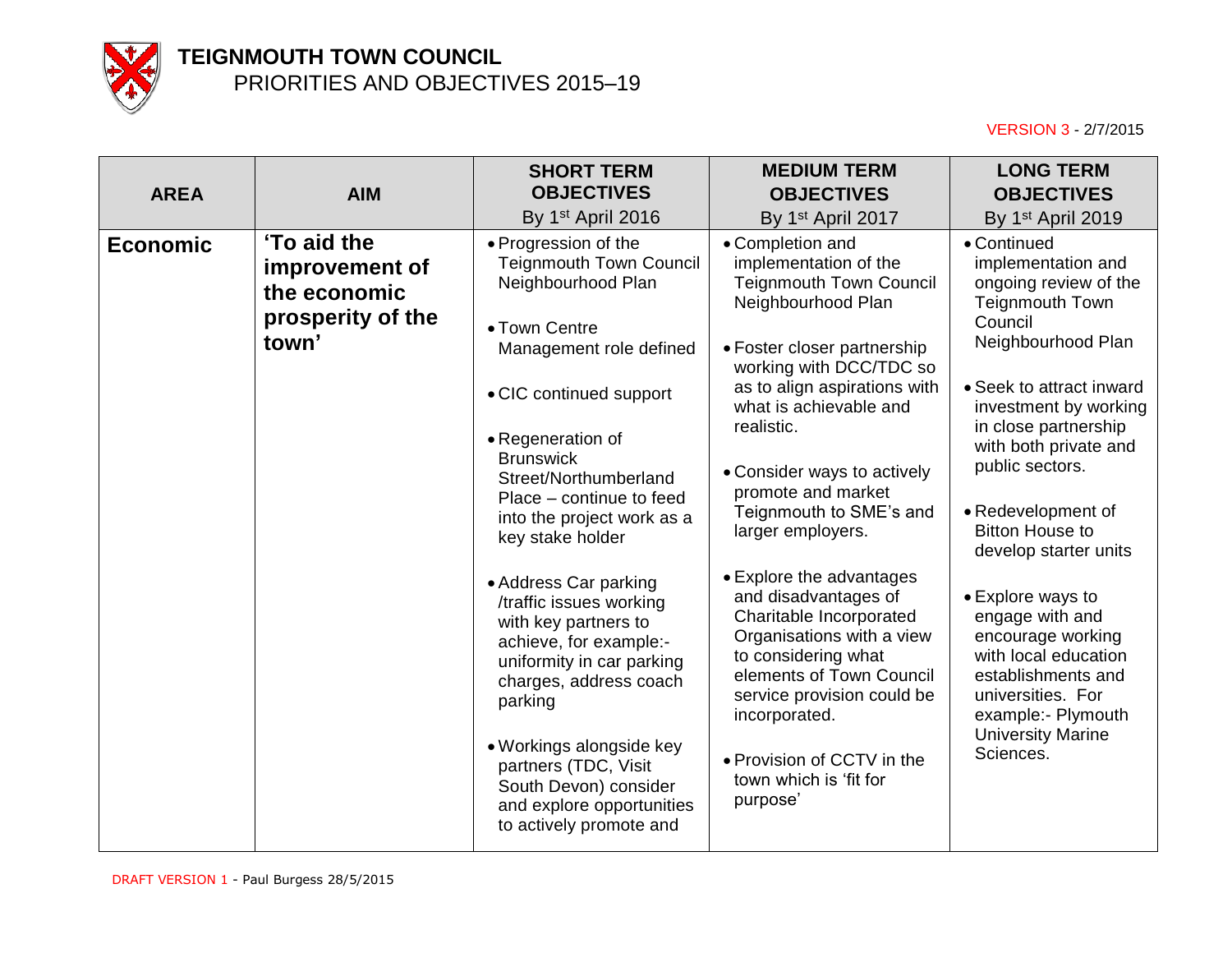

|                                    |                                                                         | market Teignmouth as a<br>tourist destination.<br>• Continue to encourage<br>street café culture with<br>issuing of pavement café<br>licenses.<br>• Organise and facilitate<br>the Teignmouth in Bloom<br>competition.<br>• Supporting TDC and<br>other agencies with the<br>implementation of the<br><b>Bathing Waters Directive</b><br>in particular local<br>communications.<br>• Seek continued support<br>for the Teign Estuary<br><b>Cycle Path</b><br>• Manage efficiently and<br>effectively the town's<br>public conveniences. |                                                                                |  |
|------------------------------------|-------------------------------------------------------------------------|-----------------------------------------------------------------------------------------------------------------------------------------------------------------------------------------------------------------------------------------------------------------------------------------------------------------------------------------------------------------------------------------------------------------------------------------------------------------------------------------------------------------------------------------|--------------------------------------------------------------------------------|--|
|                                    |                                                                         |                                                                                                                                                                                                                                                                                                                                                                                                                                                                                                                                         |                                                                                |  |
| <b>Environment</b><br>and Heritage | 'To protect<br>heritage of the<br>town and preserve<br>the environment' | • Seek source funding for<br>the provision of a<br>conservation plan of<br><b>Bitton House (required for</b><br>heritage lottery grant<br>application)                                                                                                                                                                                                                                                                                                                                                                                  | • Planned maintenance<br>program for town heritage.<br>• Encourage and support |  |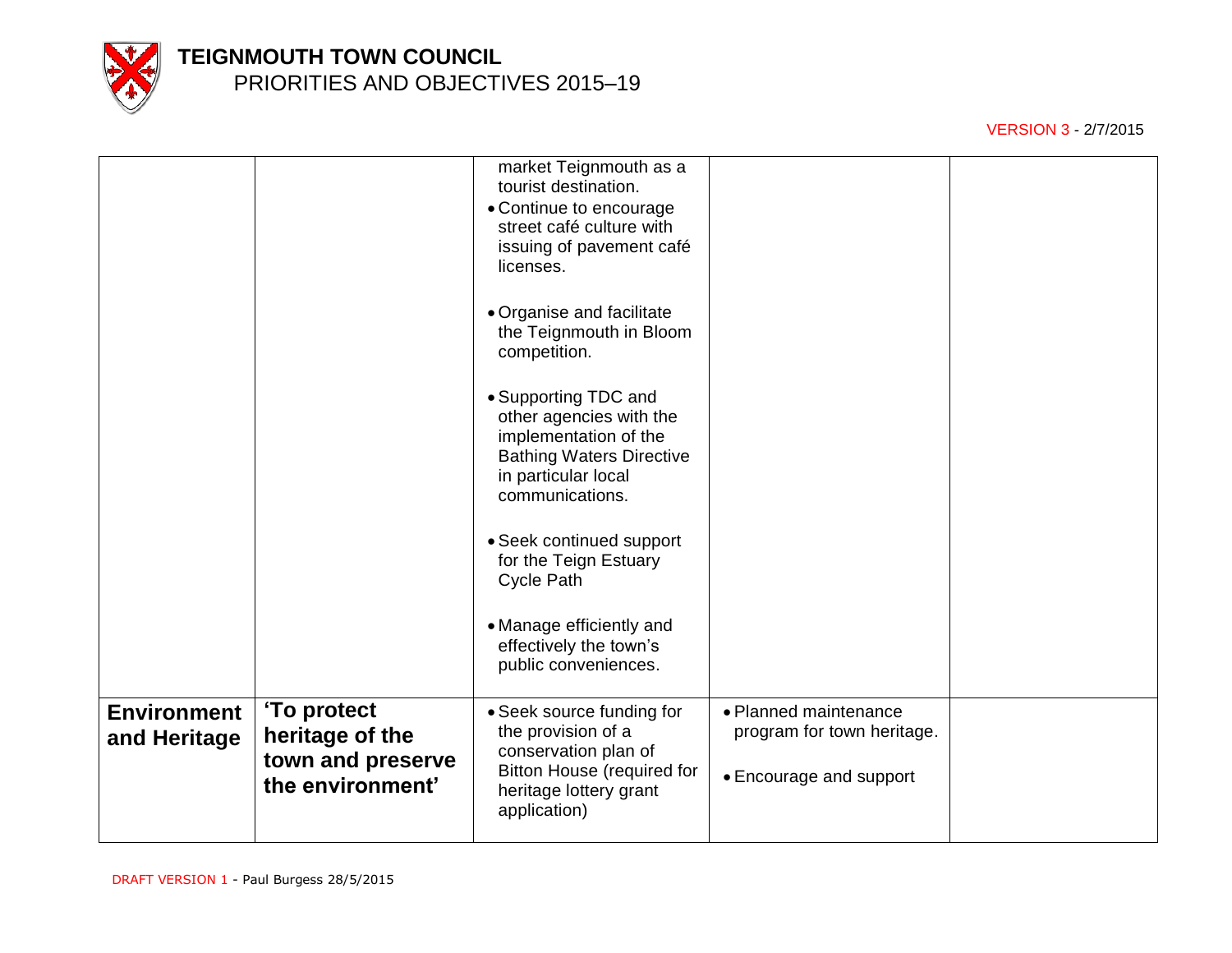

|                                 |                                                                                 | • Tidy up of town and quick<br>wins.<br>• Review of and redefinition<br>of local events financial<br>support and support in<br>kind.<br>• Review of street furniture<br>and street furniture<br>repairs.<br>• Flower Beds<br>• Explore options and<br>funding streams for<br>continuance of improved<br>provision of youth<br>facilities and activities<br>within the town. |                                                                                                                                                 |                                                                                                              |
|---------------------------------|---------------------------------------------------------------------------------|-----------------------------------------------------------------------------------------------------------------------------------------------------------------------------------------------------------------------------------------------------------------------------------------------------------------------------------------------------------------------------|-------------------------------------------------------------------------------------------------------------------------------------------------|--------------------------------------------------------------------------------------------------------------|
| <b>Council</b><br><b>Reform</b> | 'To improve and<br>enhance council<br>services,<br>processes and<br>procedures' | • Budget review<br>• PR Strategy to be<br>developed and produced.<br>• Grant application review<br>• Apply for Local Council<br><b>Award Scheme</b><br><b>Foundation Level</b>                                                                                                                                                                                              | • Local Council Award<br><b>Scheme Quality Award</b><br>• Develop and facilitate a<br>good practice, ideas<br>exchange and networking<br>forum. | • Local Council Award<br><b>Scheme Gold Award</b><br>• Council perception by<br>residents as good<br>council |